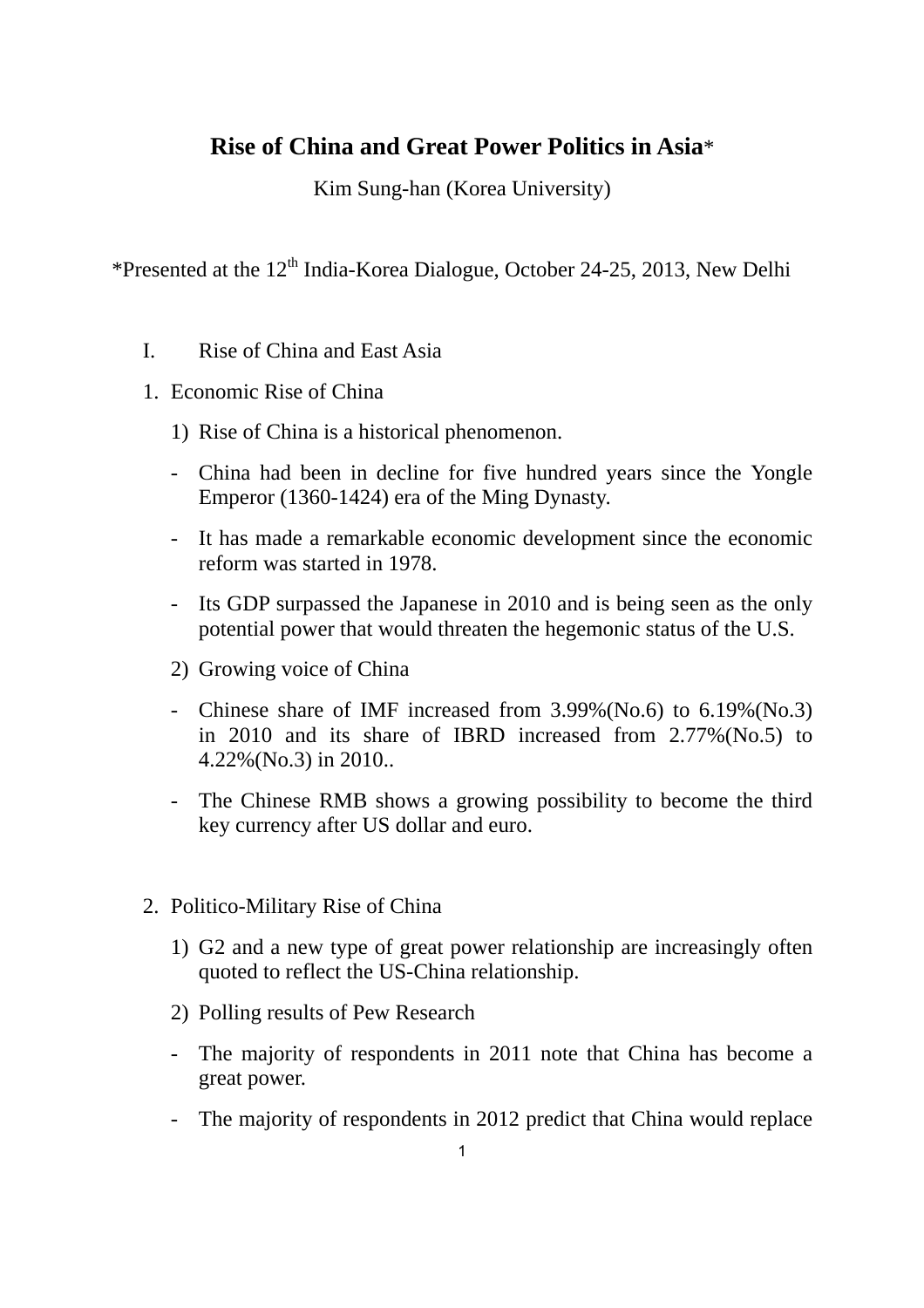the U.S. ultimately.

- 3) US-China Strategic and Economic Dialogue (SED) has become a regular consultation mechanism to discuss bilateral and global issues.
- 3. China's Military Modernization
	- 1) Rapid rise of defense budget
	- Annual rate of increase (2001-2012): 15%
	- Defense budget of 2012 was US106.4 billion that had increased from 2011 by 11.2%.
	- Chinese defense budget is different from defense expenditure since defense budget does not include R&D, nuclear and missile-related budget, subsidies for reserve forces, military school and think tank budget, etc. Chinese defense expenditure is 1.5 times larger than its defense budget.
	- 2) Expected narrowing gap between US and China
	- Chinese military expenditure of 2011 is about 20% of the U.S.
	- U.S. plans to curtail the defense budget up to US\$700-900 billion for the next 10 years to reduce the fiscal deficit.
	- If this kind of trend continues (US annual defense cut of 17-18% and Chinese defense increase of 10%), the Sino-US gap of military capability will diminish significantly.
	- 3) Strengthening asymmetrical capability
	- China is concentrating its investment on strengthening asymmetrical capability to prevent the U.S. from projecting its preponderant power to its adjacent area.
	- A2/AD strategy is focused on the possession of thousands of ballistic and cruise missiles and accelerated development of air-to-vessel missile bombers, submarine task group, radar and reconnaissance satellite, and of cyber / space weapon systems.
	- China has ballistic missiles that can drop their warheads over the deck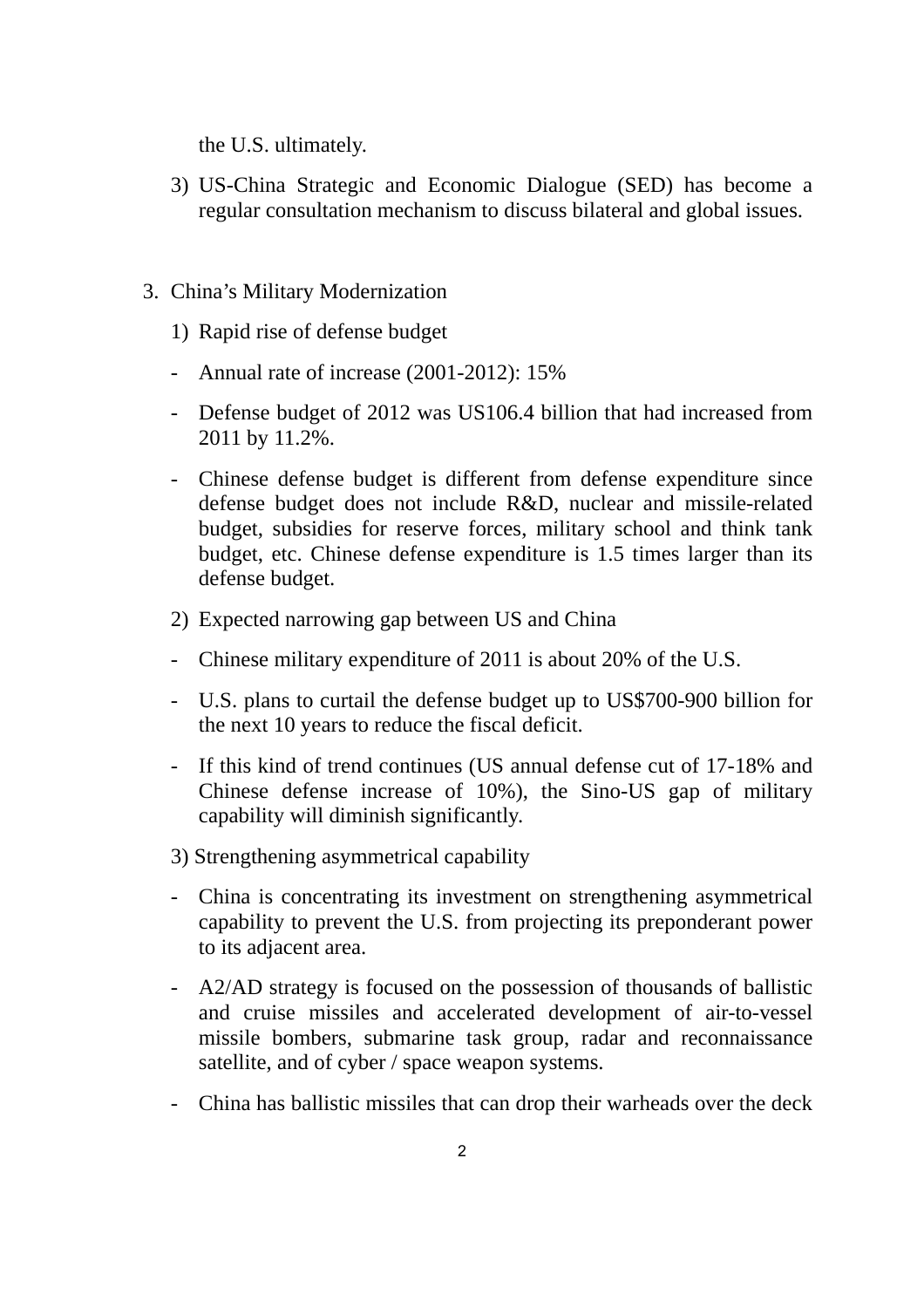of a US aircraft carrier that is located 1,500km away on the western Pacific.

- 4. China's Foreign & Security Policies in East Asia
	- 1) Protecting core interests
	- President Xi reaffirmed "sovereignty, security, and development" as China's core interests at the 3rd meeting of the Party's Political Bureau on January 2013.
	- It is unclear whether the geographical scope of China's core interests includes South China Sea, East China Sea, and the Korean Peninsula.
	- 2) Maintaining stable relationship with the U.S.
	- In light of the circumstances that do not allow China-centered East Asian order, China is focused on maintaining a stable relationship with the U.S. for the sake of continuous economic development.
	- 3) Active promotion of regional cooperation
	- Respecting ASEAN centrality
	- China leads RCEP as a counter to US-led TPP
- II. Great Power Politics Surrounding China
- 1. US-China Relations
	- 1) Thomas Friedman (NYT) said, "China is a threat, a client, and an opportunity for the United States."
	- 2) A new type of great power relationship?
	- 3) Competition over maritime supremacy
	- China is gearing up to challenge the hegemonic status of the U.S. in the western Pacific since the end of the Pacific War. (aims to break through the first islands chain)
	- Nicholas Spykman used to call the South China Sea as the Mediterranean Sea of Asia, now it is called a Caribbean Sea of China.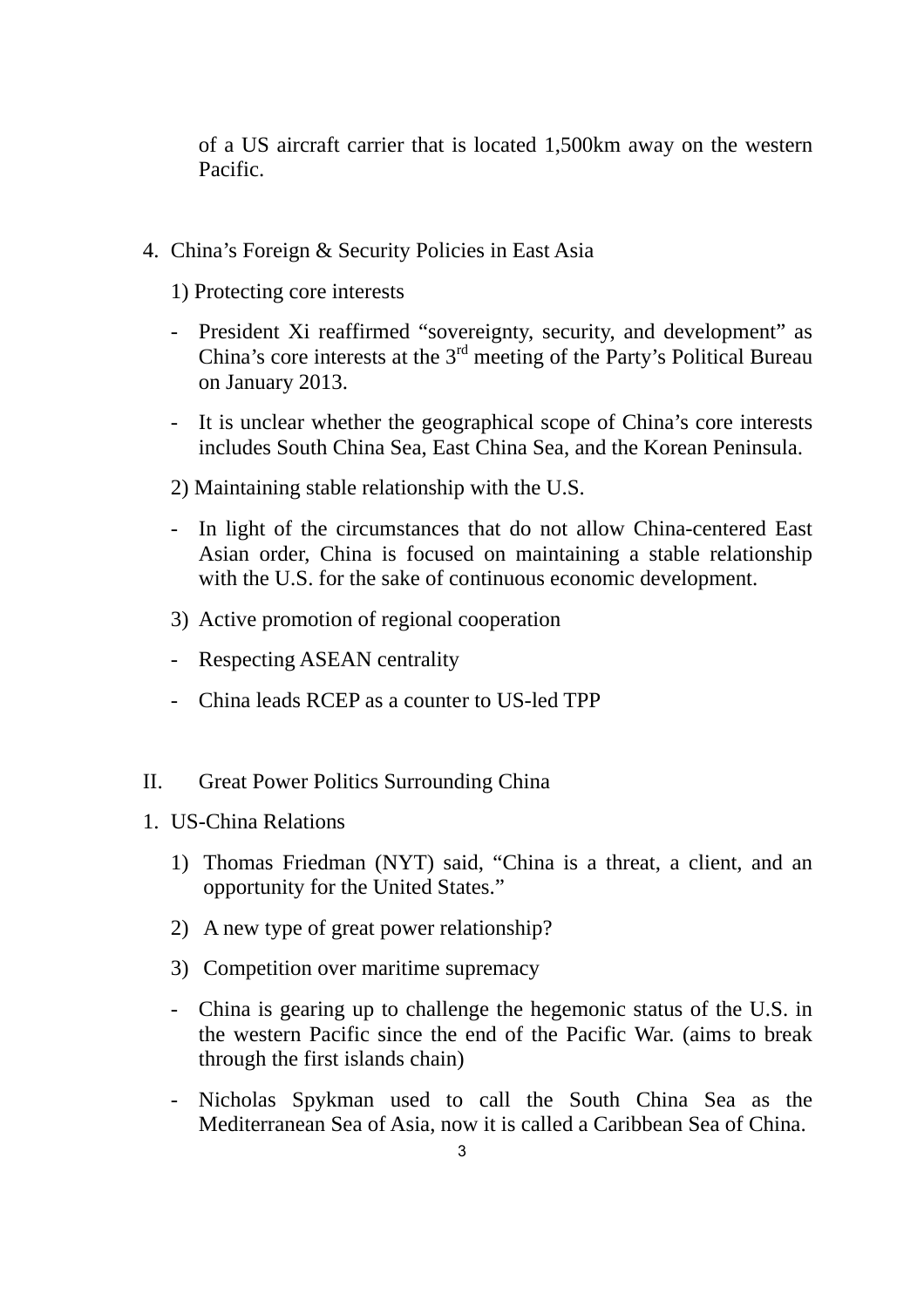- 2. China-Japan Relations
	- 1) China believes it has overtaken Japan not just in terms of GDP but national power.
	- 2) Japan tries to deal with the rise of China through "external balancing" (strengthening its security relationship with U.S., Australia, India, and ROK?) and "internal balancing" that increases its defense expenditure.
- 3. China-Russia Relations
	- 1) In the 2011 Levada Center polling, 29% of Russians saw U.S. as an enemy, while only 9% of them chose China. In 2012, 35% of Russian picked U.S. while 4% of Russians chose China as an enemy state.
	- 2) Russia, which respects the international order based on national sovereignty, shares the common interest with China.
	- 3) China is interested in aligning with Russia to shake US-centered order in Asia although it is uncertain China will be sharing its leadership with Russia in the future.
- 4. China-India Relations
	- 1) India is in an advantageous position in that US tries to utilize India to constrain Chia and China attempts to take India apart from US.
	- 2) India should strengthen its deterrent capability through nuclear and conventional weapon systems to deal with the growing gap of military capability between India and China.
	- 3) India also sees the need to treat China a strategic partner in the transformation process from unipolar to multipolar international system.
- III. Great Power Politics and Korea
- 1. Two Perspectives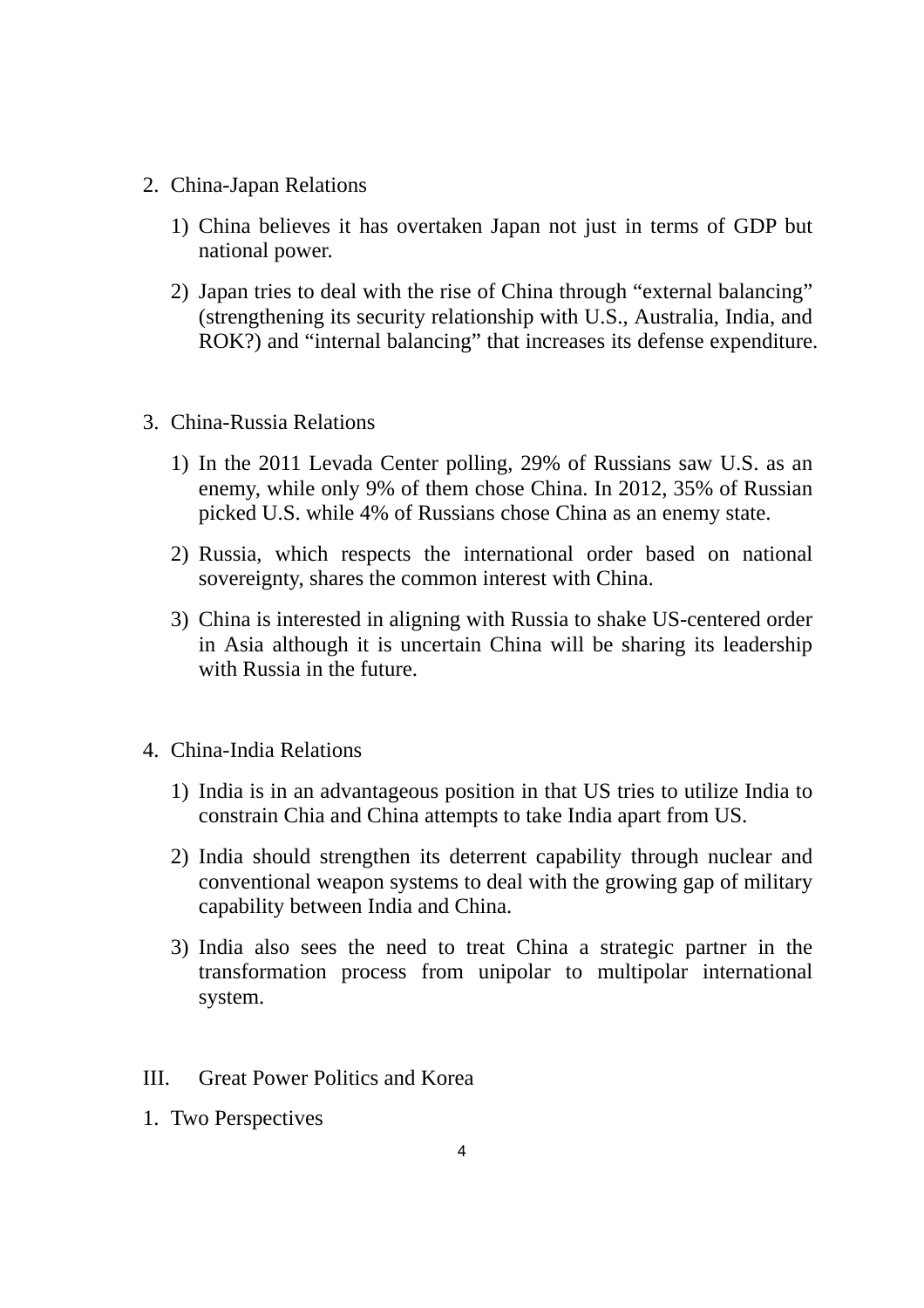- 1) Need for Concert of Asia
- Great power relations surrounding the Korean Peninsula are reminiscent of great power politics in the  $19<sup>th</sup>$  century.
- The 100 years of peace in Europe between the Vienna Convention (1815) and WWI (1914) was possible due to Concert of Europe among UK, France, Prussia, Austria, Italy, and Russia.
- Contemporary international relations of Asia are similar and Concert of Asia should thus be established.
- 2) US-led Asian order
- Multipolar system in inherently unstable.
- US has been playing a stabilizer role through its military presence in Asia.
- The withdrawal of US forces from Asia would lead to unstable multipolar system in which major powers will be involved in unlimited power competition without being converged on a stable international order.
- 2. US Rebalancing toward Asia
	- 1) US-led financial crisis of 2008 could have provided a turning point with which an unstable multipolar system would emerge in Asia.
	- 2) Under the banner of "US rebalancing toward Asia" the United States returned to Asia in 2011 and has been trying to maintain the leadership role that stabilizes great power relations including China.
	- Deepening alliances; responding to China's rise; strengthening cooperation with ASEAN; and being active in regional cooperation (based on Asia Pacific regionalism)
	- It is the first time the United States is taking part in a multilateral framework (EAS) that it did not initiate.
- 3. Korea's Foreign Policy Responses